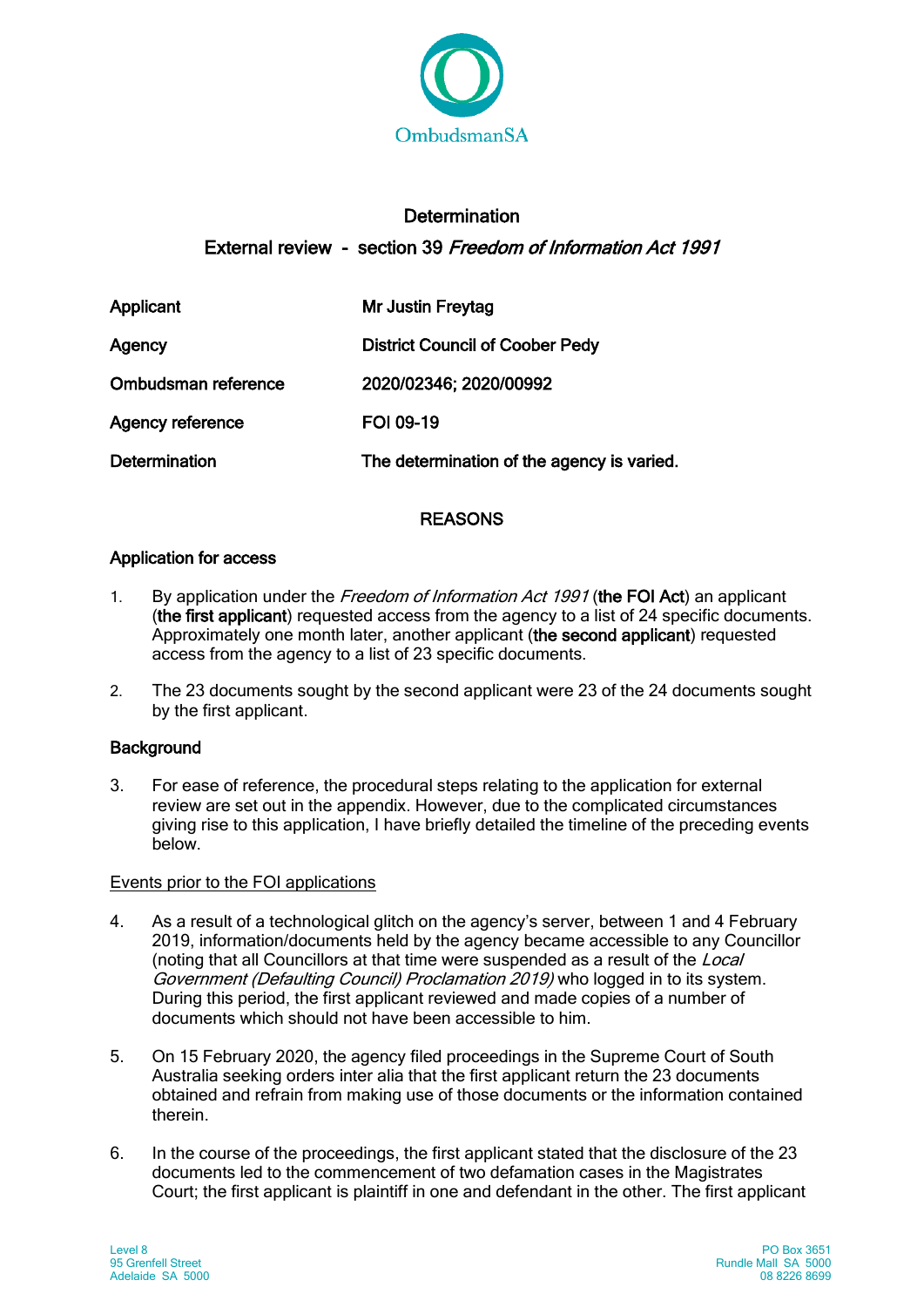alleged that the 23 documents are relevant to the factual matters raised in the defamation matters.

7. On 3 July 2019, His Honour Judge Dart found in favour of the agency, ordering that the first applicant return the documents to the agency and that he refrain from using the documents. Relevantly, His Honour also stated that

> The reality is that the defendant wishes to use the documents in private litigation in the Magistrate's Court. He is not entitled to do so.<sup>1</sup>

- 8. His Honour Judge Dart also stated that the first applicant (or any other person) was permitted to apply for access to the documents by legal means, specifically by way of an application under the FOI Act.
- 9. To date, the defamation proceedings have not yet concluded.

### The FOI applications

- 10. On 8 November 2019 the first applicant lodged an FOI application seeking access to 24 specific documents (the first FOI application). Of the 24 documents sought, 23 were the documents obtained and copied by the first applicant during the period of the technological glitch.
- 11. On 27 November 2019 the principal officer of the agency responded to the first applicant extending the time to deal with the first FOI application until 31 January 2020 in accordance with section 14A of the FOI Act.
- 12. On 3 December 2019 the second applicant lodged an FOI application seeking access to 23 specific documents (the second FOI application). The documents sought were the 23 documents obtained and copied by the first applicant during the period of the technological glitch.
- 13. The second FOI application was made on behalf of 59 community members of the agency, and lodged by one of those community members.
- 14. On 20 December 2019 the principal officer of the agency responded to the second applicant extending the time to deal with the second FOI application until 31 January 2020 in accordance with section 14A of the FOI Act.
- 15. From this point onwards, it appears that the agency has, to some extent, dealt with the two FOI applications as one. For example, the agency was required to consult with several interested parties in relation to each FOI application. The interested parties were only informed of 'an application' and were only consulted once.
- 16. On 20 January 2020 the agency contacted Mr Justin Freytag (the applicant) as part of its consultation requirements. The agency sought the applicant's views as to whether nine of the documents in issue in the first and second FOI applications are exempt pursuant to clause 6 of Schedule 1 of the FOI Act.
- 17. On 30 January 2020 the applicant responded to the agency indicating his position that eight of the nine documents were exempt pursuant to clauses 6(1), 6(2), 10 and 13(1)(a).
- 18. On 31 January 2020 the agency wrote to the applicant advising that, despite the applicant's objection, it proposed to partially release two of the documents about which

 District Council of Coober Pedy v Naumovic [2019] SASC 189, at [21].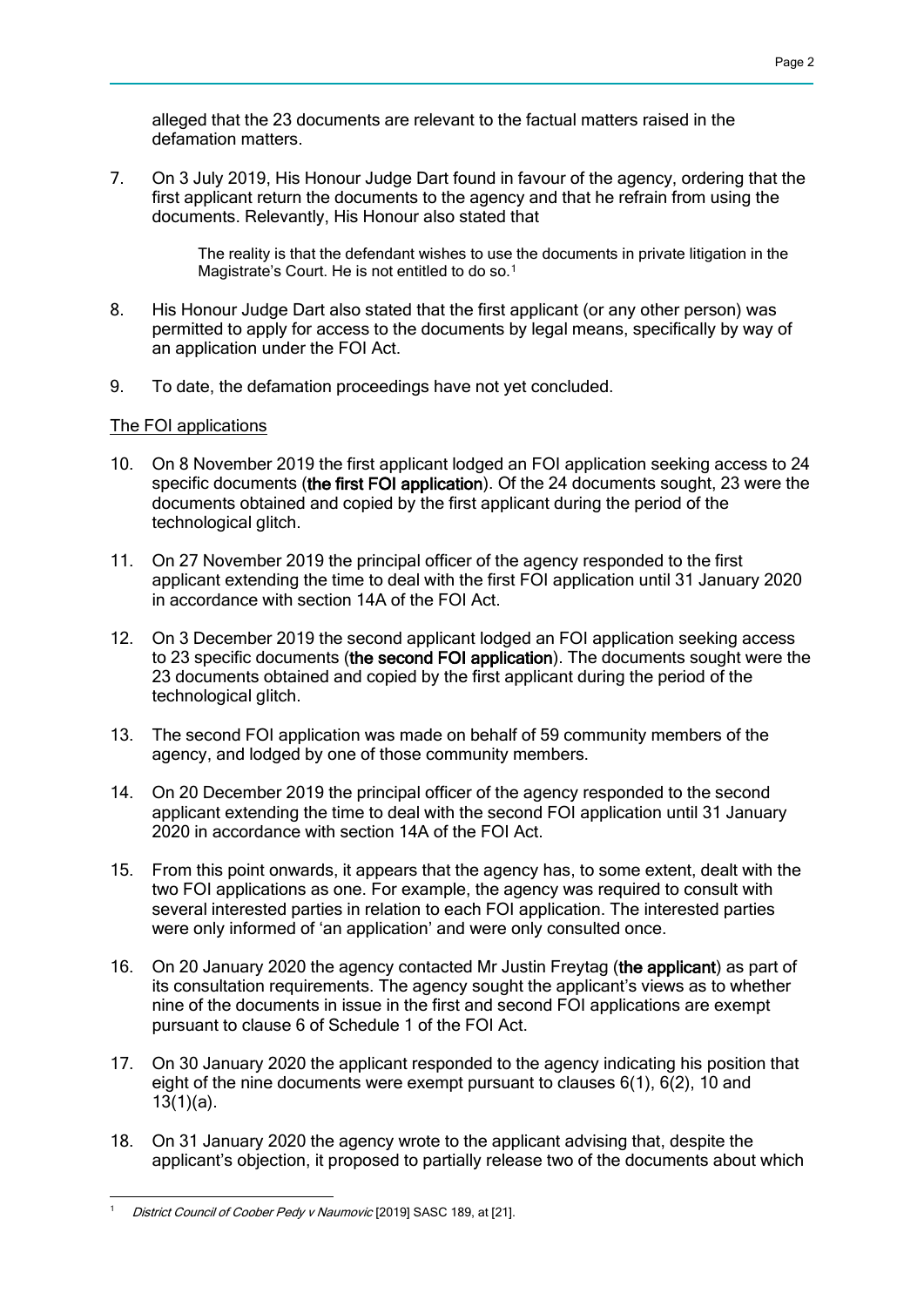the applicant was consulted (in this particular correspondence those two documents are referred to as documents 1 and 9). The agency then issued its determinations to the first and second applicants on the same day.

- 19. In its determinations, the agency stated that it intended to defer granting access to the above two documents (in the determination referred to as documents 2 and 17) until the expiration of the period within which an application for review under the FOI Act could be made.
- 20. On 28 February 2020 the applicant sought an external review of the agency's determination of the first FOI application. The application for external review was made via the applicant's solicitor. It is noted that neither of the agency's determinations are subject to internal review as they were made by the agency's principal officer.
- 21. Noting that the agency determined to partially release two of the documents in issue despite the applicant's objection, but that the application for external review referred only to one document, the Ombudsman's Legal Officer sought clarification from the applicant's solicitor as to the scope of the external review. On 18 May 2020 the applicant's solicitor confirmed via email that only one document is in issue in this external review (document 1 in the correspondence to the applicant dated 31 January 2020; document 2 in the agency's determination). The document in issue shall hereafter be referred to only as 'the document in issue'.
- 22. Having reviewed all of the documents and submissions provided by the agency, it was noted that although there were two separate FOI applications and two subsequent determinations, the applicant had lodged only one application for external review with this Office and in that application had referred to only the first FOI application.
- 23. Noting that, insofar as they relate to the document in issue, the first and second FOI applications and subsequent determinations are identical, I consider that it would be senseless for an external review to be conducted in relation to the first FOI application but not the second FOI application. However, in the absence of an application, the Ombudsman cannot conduct an external review.
- 24. Accordingly, on 27 May 2020 the Ombudsman's Legal Officer contacted the applicant's solicitor via telephone to explain the issue before the Ombudsman and query whether it was intended that the application for external review should relate to both the first and second FOI applications.
- 25. The applicant's solicitor advised that neither he, nor the applicant, were aware of the second FOI application. Having been made aware of the second FOI application, the applicant's solicitor requested that this external review relate to both the first and second FOI applications, and advised that a second application for external review would be lodged in writing with this Office accordingly.
- 26. On 29 May 2020 the applicant, via his solicitor, lodged an application for external review in relation to the second FOI application. Noting that the second FOI application was determined on 31 January 2020, the second application for external review was made beyond the statutory timeframe. However, due to the complex nature of this matter, and for the reasons I will discuss below, I consider it appropriate to exercise my discretion to extend the time for making an application for external review.<sup>2</sup>
- 27. Accordingly, this external review relates to both the first and second FOI applications.

 Freedom of Information Act 1991, section 39(4).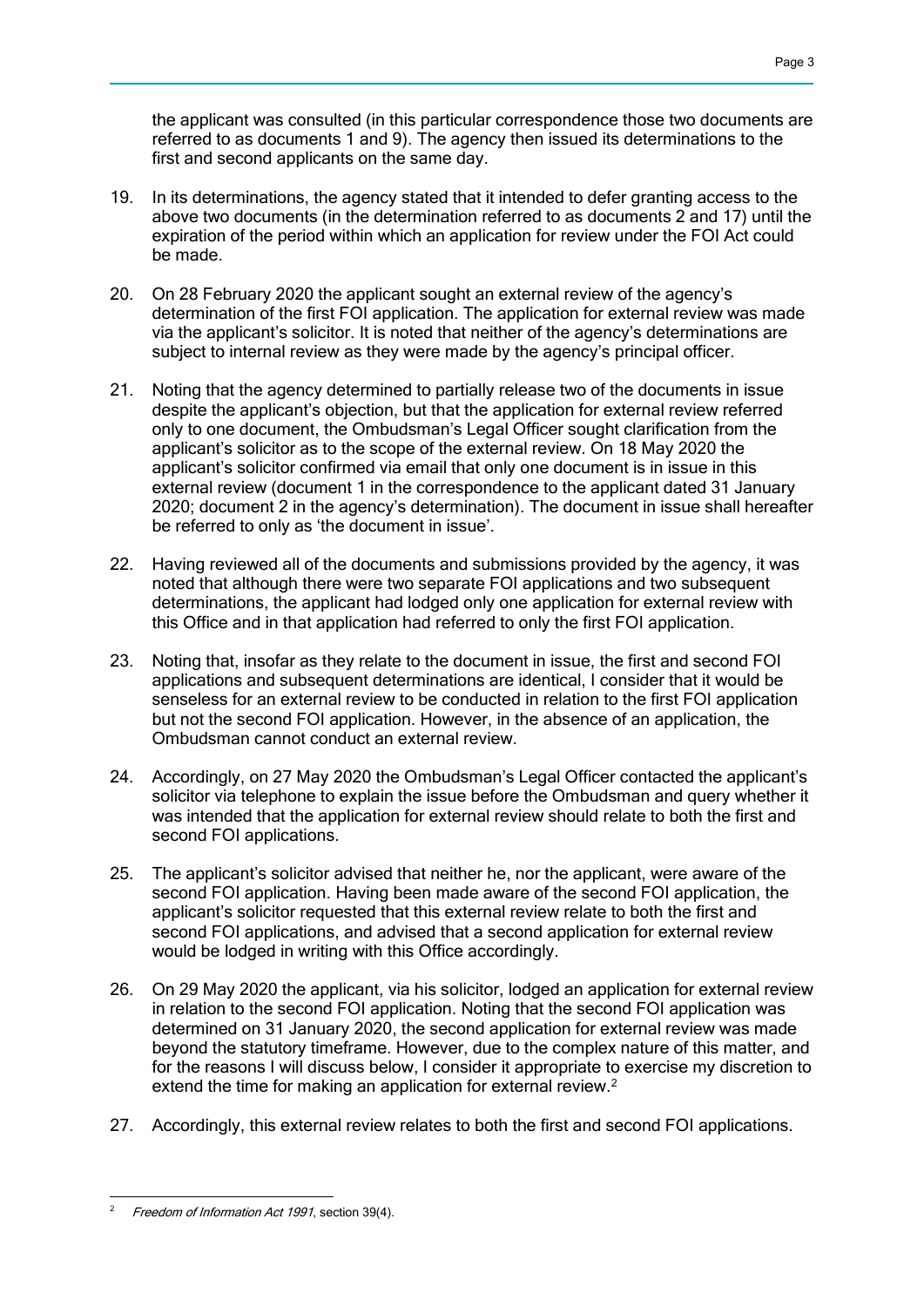### **Jurisdiction**

- 28. This external review is within the jurisdiction of the Ombudsman as a relevant review authority under section 39 of the FOI Act.
- 29. As stated above, the second application for external review was lodged beyond the 30 day statutory period. Subject to receiving submissions from the parties, I propose to exercise my delegated discretion under section 39(4) to extend the time for making the application.
- 30. In reaching this conclusion I have had specific regard to the complex circumstances leading to this external review.
- 31. I note that in its submissions to this Office, the agency stated that:

Mr Freytag's application for external review relates to two determinations made by the Council under the Freedom of Information Act 1991: one in respect of an application made by Mr George Naumovic and one in respect of an application made by Mr Iordanis Angelidis.

- 32. In light of this, I believe that the agency is already of the view that this external review relates to both the first and second FOI applications. Accordingly, I do not consider that extending the time to accept the second application for external review would cause any prejudice to the agency.
- 33. Additionally, the applicant's solicitor indicated that neither he nor the applicant were aware that a second FOI application had been made. The agency only consulted with the applicant once, and in doing so, repeatedly referred to having received an application [emphasis added], rather than two applications. I consider that, in the circumstances, the applicant could not have reasonably been expected to be aware of the second FOI application.
- 34. For these reasons, as well as noting that it would be senseless to conduct an external review in relation to only the first FOI application but not the second, I am satisfied that if I were not to extend the time to accept the second application for external review, this would cause unfair hardship to the applicant.

### Provisional determination

- 35. The Deputy Ombudsman provided her tentative view about the agency's determination to the parties, by her provisional determination dated 25 June 2020. The Deputy Ombudsman informed the parties that subject to her receipt and consideration of submissions from the parties she proposed to vary the agency's determination.
- 36. The agency provided submissions in response. I have considered these submissions in this determination.

### Relevant law

- 37. A person has a legally enforceable right to be given access to an agency's documents in accordance with the FOI Act.<sup>3</sup>
- 38. The FOI Act provides that upon receipt of an access application, an agency may make a determination to refuse access where the documents are 'exempt'. Schedule 1 lists

 Freedom of Information Act 1991, section 12.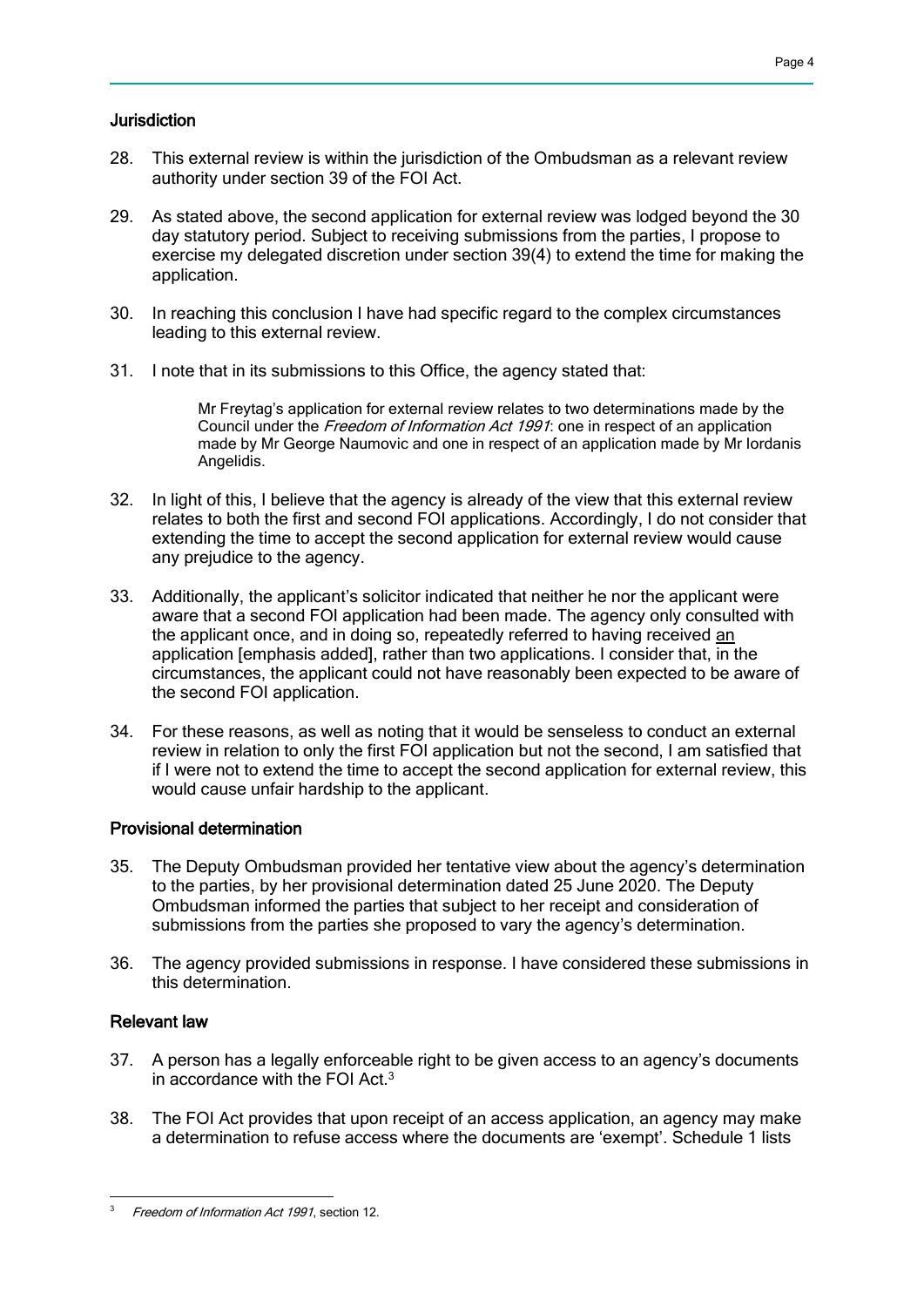various exemption clauses which may be claimed by an agency as a basis for refusing access.

- 39. Under section 48, the onus is on the agency to justify its determination 'in any proceedings'. This includes the external review process.
- 40. Section 39(11) provides that the Ombudsman may confirm, vary or reverse the agency's determination in an external review, based on the circumstances existing at the time of review.
- 41. The agency determined to partially release the document in issue, redacting the email address of the applicant on the basis that the information is exempt pursuant to clause 6(1). The applicant contends that the document is fully exempt on the basis of clauses 6(1) and 6(2). I set those clauses out in full:

#### 6 — Documents affecting personal affairs

- (1) A document is an exempt document if it contains matter the disclosure of which would involve an unreasonable disclosure of information concerning the personal affairs of any person (living or dead).
- (2) A document is an exempt document if it contains allegations or suggestions of criminal or other improper conduct on the part of a person (living or dead) the truth of which has not been established by judicial process and the disclosure of which would be unreasonable

### Documents in issue

42. As already outlined, there is one document in issue in this determination. The document in issue is numbered 'document 2' in the agency's determinations and 'document 1' in the consultation correspondence with the applicant. The document is referred to simply as 'the document in issue' in this determination.

#### Issues in this review

- 43. It is for me determine whether the agency has justified its determination to grant partial access to the document in issue to the first and second applicants.
- 44. I note that the agency intends that the document be released with the applicant's email address redacted. The applicant has not objected to this redaction. Accordingly, the redaction of the email address will not be considered in my external review.

#### Agency's submissions

- 45. The agency advised in its submissions that it had no substantive submissions in response to the provisional determination, but requested that two amendments be made to the provisional determination for clarification purposes. The agency has requested minor additions to paragraphs 4 and 5 of the provisional determination.
- 46. Both requested amendments relate to the events preceding this external review rather than the external review consideration itself. The amendments have been requested to ensure that the background information which I have set out above is accurate and complete.
- 47. I am satisfied that it is appropriate to make the requested amendments in this determination to ensure accuracy of the background information.
- 48. The remainder of this determination is in the same terms as the provisional determination.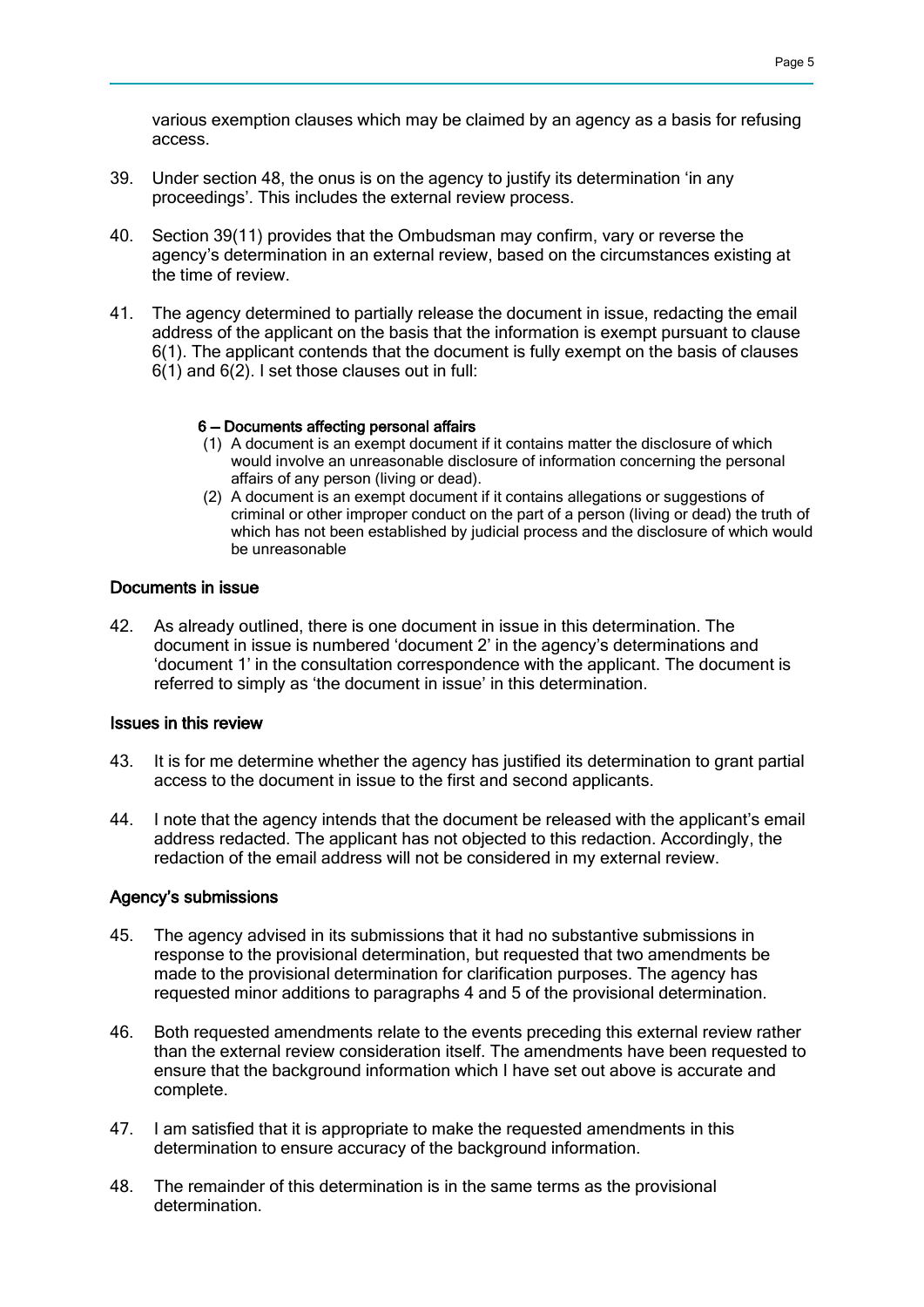#### **Consideration**

- 49. The document in issue is an email comprising a copy and pasted comment on an online article and a forwarding remark in response to that comment.
- 50. In his submissions to the agency and to this Office, the applicant objected to the release of the document in issue on the basis of clauses 6(1) and 6(2). The applicant has specifically raised concerns about the document in issue being used in the course of the ongoing defamation proceedings.
- 51. The agency has stated that, to the extent that the document in issue contains the applicant's personal affairs (which are not already proposed to be redacted), disclosure would not be unreasonable given that the information contained therein was posted to a public forum.

#### Clauses  $6(1)$  and  $6(2)$

…

 $\overline{a}$ 

- 52. The term 'personal affairs' is defined inclusively in section 4(1) of the FOI Act, and includes a person's:
	- financial affairs
	- criminal records
	- marital or other personal relationships
	- employment records
	- personal qualities or attributes.
- 53. The term has also been held to involve 'matters of private concern to an individual'<sup>4</sup> and the 'composite collection of activities personal to the individual concerned'.<sup>5</sup>
- 54. In Bradshaw v South Australia Police; South Australia Police v Bradshaw Judge Muscat considered clause 6(2):<sup>6</sup>

An 'allegation' is simply an assertion. A 'suggestion' involves a lower threshold and includes to inform or insinuate. A suggestion, in this context, simply requires that a document, by its content, be capable of conveying an idea of information to the reader.

Whether or not a document falls within clause 6(2) is a question of fact and degree to be determined upon a consideration of the document and any other document(s) the release of which is sought. Allegations or suggestions may be made directly or indirectly.

Whether or not an allegation or suggestion is contained within a document may also depend on the context to be drawn from the document itself, or when read in combination with another document, or from information which is otherwise known to the applicant.

At times, whether something amounts to an allegation or a suggestion is only apparent when documents are read together.

55. Having reviewed the document in issue, I am satisfied that the copied comment relates to the perceived personal qualities/attributes of the applicant, and would certainly be a matter of private concern. I am also satisfied that the copied comment contains allegations of criminal and improper conduct. To my knowledge, the truth of the allegations has not been established by judicial process.

Commissioner of Police v District Court of New South Wales (1993) 31 NSWLR 606, 625, citing Re Williams and Registrar of Federal Court of Australia (1985) 8 ALD 219 and Young v Wicks (1986) 13 FCR 85 at 88-89.

Commissioner of Police v District Court of New South Wales (1993) 31 NSWLR 606, 625.

<sup>6</sup> Bradshaw v South Australia Police; South Australia Police v Bradshaw [2012] SADC 184 (unreported, Judge Muscat, 20 December 2012), [41], [46] to [48].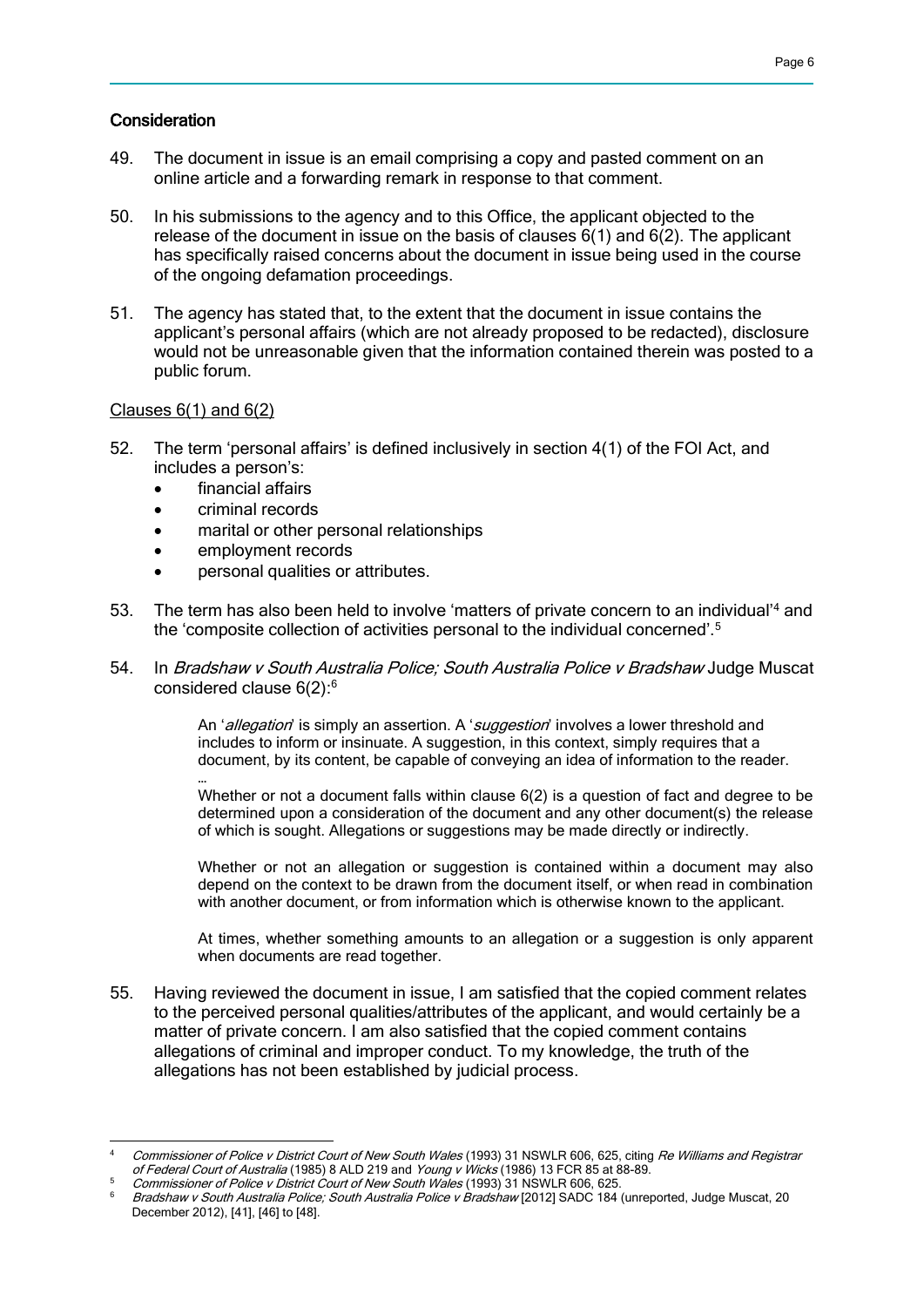- 56. In regards to the forwarding remark, the applicant has expressed his views in relation to the allegations of criminal and improper conduct contained in the copied comment. These views are clearly a matter of private concern to the applicant, and also speaks to the applicant's personal qualities and attributes.
- 57. I am therefore satisfied that the entirety of the document in issue relates to the applicant's personal affairs. I now turn to consider whether disclosure of the document in issue would be unreasonable.
- 58. In Treglown v SA Police (Treglown) the South Australian District Court said that when interpreting 'unreasonable' in clause 6, a decision maker needs:

… to consider not merely the content of the information which is sought to be disclosed, although in some circumstances that may be sufficient, but, as well, its relationship with other material known to the applicant, its level of sensitivity, the attitude of the person affected by the disclosure, the circumstances in which the information was originally obtained, whether it was already known to the applicant, the nature of the applicant's interest in it and any disclosed intentions with respect to its use.<sup>7</sup>

- 59. In addition, unreasonableness has 'as its core, public interest considerations'.<sup>8</sup>
- 60. On 24 March 2017 an article was published on RenewEconomy.com.au regarding the switch to a renewable energy grid in Coober Pedy.<sup>9</sup> Being an online article, any member of the public was able to post a comment in response to the article. The copied comment in the document in issue is one of the publicly posted comments in response to the online article. Both the article and all subsequently posted comments are currently publicly available online.
- 61. I note that the agency has stated that disclosure of the document in issue would not be unreasonable given that the information contained therein was posted to a public forum. Although ordinarily I would agree that it would not be unreasonable to disclose information which is publicly available, in this case I am of the view that there are other persuasive considerations.
- 62. The South Australian District Court in the matter of Treglown found that, although not usually relevant, in some circumstances it is appropriate to consider an applicant's motive in seeking access to documents, particularly when that motive appears to be an abuse of the intended purpose of the FOI Act.<sup>10</sup> I consider this to be relevant and applicable.
- 63. As I have outlined in my summary of the events preceding this external review, His Honour Judge Dart speculated that the first applicant wished to use the document in issue (as well as the other documents sought by the first applicant) in the defamation proceedings currently pending in the Magistrates Court. Having considered the circumstances of this matter, I agree that this is most likely true.
- 64. The source of the copied comment is not clear from the contents of the document in issue. There is no mention of the original article, and the copied comment has been posted by someone who goes by 'ragnor lothbrook neroden'. Noting that 'Ragnor Lothbrok' is a character in the popular television series Vikings, it appears that the screen name is a pseudonym, adding anonymity to the comment. I consider that disclosure of the copied comment absent any contextual information could be

 $\overline{a}$  $^7$  Treglown v SA Police (2011) 278 LSJS 231, [133], considering Re Chandra and Minister for Immigration and Ethnic Affairs (1984) 6 ALD N257, 259 and *Victoria Police v Marke* (2008) 23 VR 223, [18] and [106]-[103].

Colakovski v Australian Telecommunications Corporation (1991) 29 FCR 429, 438.

Giles Parkinson, 'Fear and loathing about renewable grid in Coober Pedy', Renewable Economy, 24 March 2017, accessed 3 June 2020.

<sup>10</sup> Treglown v SA Police (2011) 278 LSJS 231, at [147].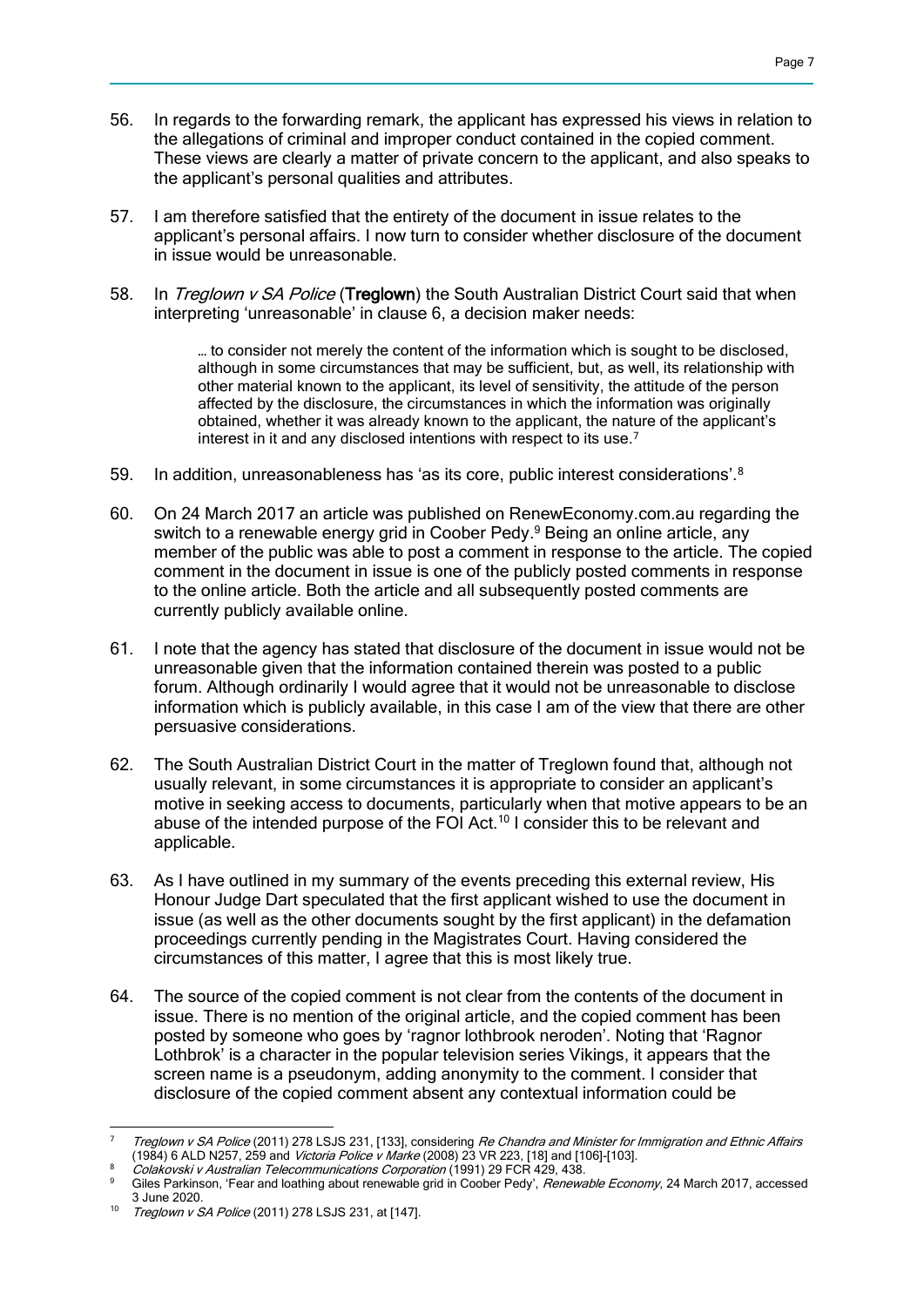misleading and could potentially result in false assumptions as to the accuracy of the copied comment. Should the first applicant wish to refer to the copied comment in the defamation proceedings, I am of the view that it would be more appropriate to do so by referring to the original source; the article and subsequent comments.

- 65. In light of this, I consider that disclosure of the copied comment would be unreasonable and that the copied comment is therefore exempt pursuant to clauses 6(1) and 6(2).
- 66. Having determined the copied comment to be exempt, I am of the view that it would also be unreasonable to disclose the forwarding remark. The two are intrinsically linked and I consider that the former provides crucial context as to the latter.
- 67. It is therefore my view that the entirety of the document in issue is properly exempt.

#### **Determination**

68. In light of my views above, I vary the agency's determination such that the document in issue is not to be released to the first and second applicants.

 $. 9. / (0.1)$ 

Wayne Lines SA OMBUDSMAN

24 July 2020